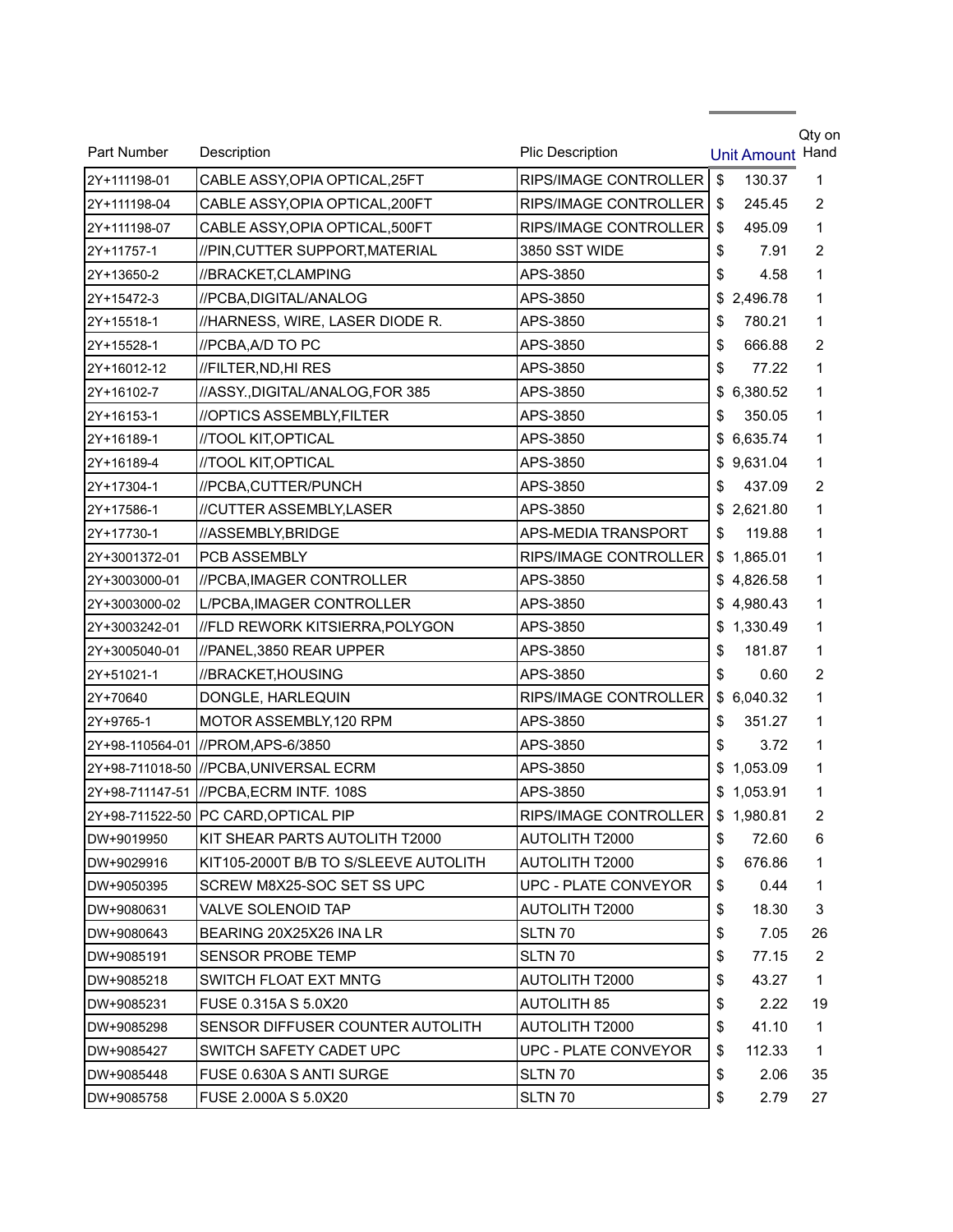| DW+9086103 | SPRING COMPRESSION SS                               | SLTN 70                     | \$<br>5.88   | 2                       |
|------------|-----------------------------------------------------|-----------------------------|--------------|-------------------------|
| DW+9086138 | HOSE FLEX 50ID SLT                                  | SLTN 70                     | \$<br>27.96  | 2                       |
| DW+9086188 | SPRING COMPRESSION (GUM) AUTOLITH                   | <b>AUTOLITH T2000</b>       | \$<br>24.94  | 9                       |
| DW+9086190 | SPRING COMP T2000                                   | <b>AUTOLITH T2000</b>       | \$<br>26.41  | 3                       |
| DW+9086208 | PUMP SPRAYBAR SLT FILTRAT                           | SLTN 70                     | \$<br>518.83 | $\mathbf{1}$            |
| DW+9087023 | //PCB CONTROL AUTOLITH                              | <b>AUTOLITH T2000</b>       | \$1,060.40   | $\mathbf{1}$            |
| DW+9087024 | PCB RELAY AUTOLITH                                  | SLTN 70                     | \$1,207.01   | $\mathbf{1}$            |
| DW+9087129 | <b>SWITCH SERVICE</b>                               | SLTN 70                     | \$<br>231.07 | $\mathbf{1}$            |
| DW+9087148 | MCB 10A TYPE D                                      | SLTN 70                     | \$<br>82.64  | $\sqrt{3}$              |
| DW+9087149 | MCB 6A DP TYPE D                                    | SLTN 70                     | \$<br>84.01  | $\overline{\mathbf{4}}$ |
| DW+9087151 | SWITCH IND SELECT                                   | SLTN 70                     | \$<br>63.26  | $\mathbf{1}$            |
| DW+9087152 | SWITCH LOCKOUT TOUCH PANL                           | SLTN 70                     | \$<br>101.00 | $\mathbf{1}$            |
| DW+9087156 | SWITCH SAFETY IP65                                  | SLTN 70                     | \$<br>119.81 | $\mathbf{1}$            |
| DW+9087521 | SENSOR PT 100 W/CONNECTOR AUTOLITH                  | <b>AUTOLITH T2000</b>       | \$<br>158.17 | $\mathbf{1}$            |
| DW+9087599 | SOLENOID AIR 12V DC UPC                             | <b>UPC - PLATE CONVEYOR</b> | \$<br>315.74 | $\mathbf{1}$            |
| DW+9087615 | MOTOR MAIN DRIVE WORM 24VDC AUTOLITH AUTOLITH T2000 |                             | \$<br>422.54 | $\mathbf{1}$            |
| DW+9087616 | MOTOR DRIVE SCRUB AC AUTOLITH                       | <b>AUTOLITH T2000</b>       | \$<br>821.19 | $\mathbf{1}$            |
| DW+9087652 | GAS STRUT EXIT CONVEYOR UPC                         | UPC - PLATE CONVEYOR        | \$<br>91.66  | $\overline{2}$          |
| DW+9087653 | <b>BEARING PB25 UPC</b>                             | <b>UPC - PLATE CONVEYOR</b> | \$<br>40.11  | 2                       |
| DW+9087655 | SHORT STROKE AIR CYLINDER UPC                       | <b>UPC - PLATE CONVEYOR</b> | \$<br>102.37 | $\mathbf{1}$            |
| DW+9087656 | SPEED CONTROLLER 1/8"X 6MM                          | <b>UPC - PLATE CONVEYOR</b> | \$<br>34.16  | $\mathbf{1}$            |
| DW+9089363 | FUSE 1.000A F 5.0X20                                | AUTOLITH 85                 | \$<br>1.54   | 33                      |
| DW+9089364 | FUSE 2.000A F 5.0X20                                | <b>AUTOLITH 85</b>          | \$<br>1.62   | 21                      |
| DW+9089474 | FUSE 1.250A S 5.0X20 GL                             | SLTN 70                     | \$<br>2.93   | 27                      |
| DW+9792510 | PULLEY L-BRIDGE DRIVE SYSTEMUPC                     | UPC - PLATE CONVEYOR        | \$<br>9.71   | 2                       |
| DW+9792546 | TUBE PNEUMATIC 6MM BLACK/MT                         | UPC - PLATE CONVEYOR        | \$<br>2.09   | $\overline{2}$          |
| DW+9792643 | PULLEY GUIDE DRIVER UPC                             | UPC - PLATE CONVEYOR        | \$<br>77.83  | $\mathbf{1}$            |
| DW+9792668 | PLATE STOP UNIVERSAL UPC                            | UPC - PLATE CONVEYOR        | \$<br>12.51  | $\mathbf{1}$            |
| DW+9792708 | WHEEL CASTOR VLF                                    | UPC - PLATE CONVEYOR        | \$<br>48.76  | 1                       |
| DW+9792822 | INTERFACE UPC ULTRA/GALILEO                         | UPC - PLATE CONVEYOR        | \$<br>361.38 | $\mathbf{1}$            |
| DW+9792860 | PLATE BLANKING UPC                                  | UPC - PLATE CONVEYOR        | \$<br>113.08 | $\mathbf{1}$            |
| DW+9900736 | PLATE GUIDE SLT70 SPECIAL                           | SLTN 70                     | \$<br>113.64 | $\mathbf{1}$            |
| DW+9902706 | ROLLER BOTTOM DRIVET2000                            | AUTOLITH T2000              | \$<br>398.71 | $\mathbf{1}$            |
| DW+9904440 | SPACER RING 42MM AUTOLITH T2000                     | <b>AUTOLITH T2000</b>       | \$<br>22.25  | $\mathbf{1}$            |
| DW+9904455 | SOCKET BSP 1/2"                                     | SLTN 70                     | \$<br>34.51  | 6                       |
| DW+9904761 | GEAR SPUR 19T M2.5                                  | <b>AUTOLITH T2000</b>       | \$<br>33.39  | $\mathbf{1}$            |
| DW+9908611 | <b>IDLER ASSY DOUBLE</b>                            | <b>AUTOLITH 150</b>         | \$<br>63.56  | $\overline{\mathbf{4}}$ |
| DW+9920283 | RUBBER WHEEL 60MM DIA AUTOLITH                      | AUTOLITH T2000              | \$<br>3.33   | $\overline{2}$          |
| DW+9921305 | RELAY BOARD SLT N                                   | SLTN 70                     | \$<br>644.43 | $\mathbf{1}$            |
| DW+9921310 | <b>INDICATOR BOX REMOTE</b>                         | SLTN 70                     | \$<br>865.12 | $\mathbf{1}$            |
| DW+9921320 | PCB CONTROL AUTOLITH                                | AUTOLITH T2000              | \$1,337.02   | $\mathbf{1}$            |
| DW+9922713 | ROLLER-85 WATER SCRUBQ/R AUTOLITH                   | AUTOLITH T2000              | \$<br>388.63 | 3                       |